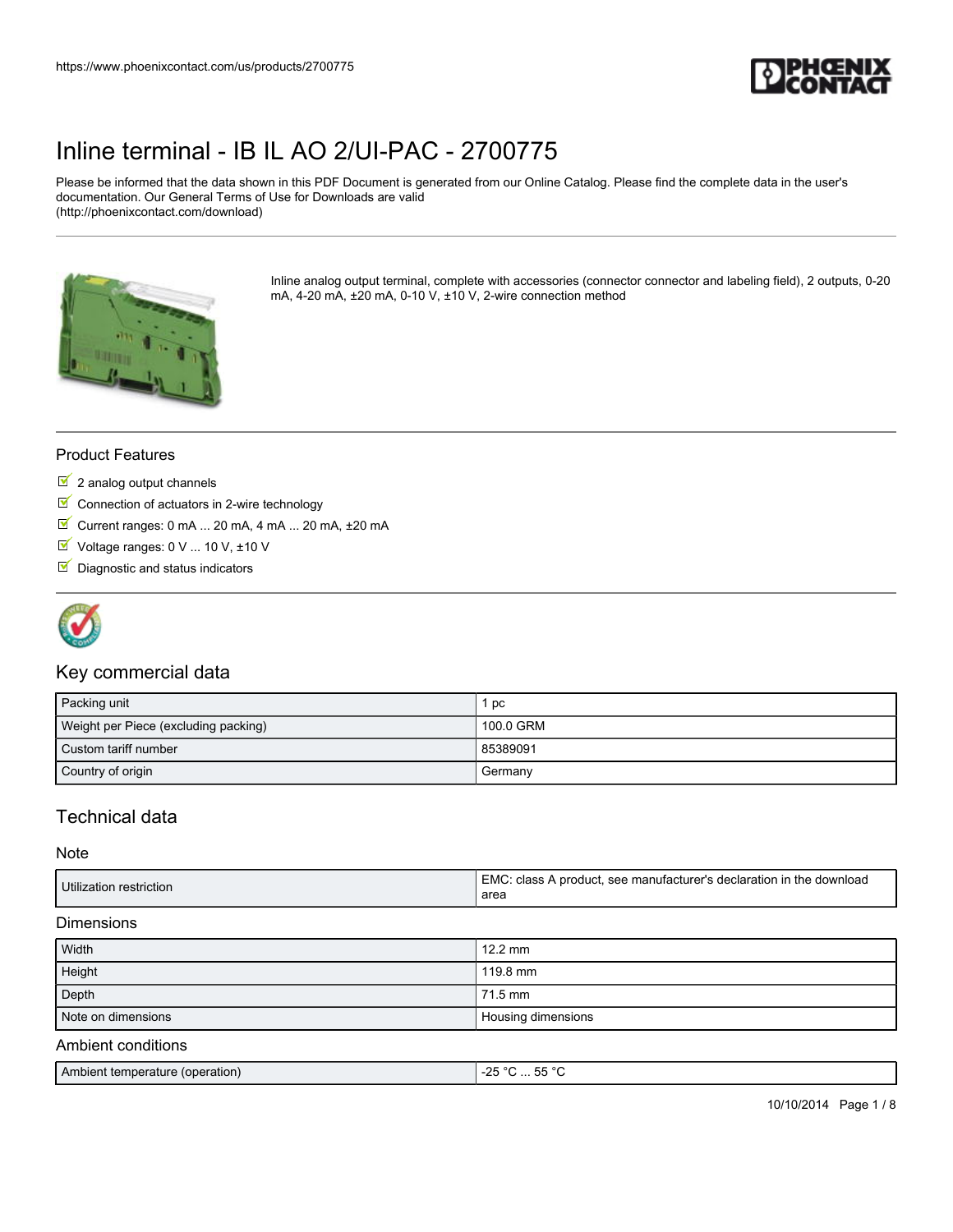

## Technical data

#### Ambient conditions

| Ambient temperature (storage/transport)  | -25 °C  85 °C                                                                                                                                                                                                                  |
|------------------------------------------|--------------------------------------------------------------------------------------------------------------------------------------------------------------------------------------------------------------------------------|
| Permissible humidity (operation)         | 10 %  95 % (according to DIN EN 61131-2)                                                                                                                                                                                       |
| Permissible humidity (storage/transport) | 10 %  95 % (according to DIN EN 61131-2)                                                                                                                                                                                       |
| Air pressure (operation)                 | 70 kPa  106 kPa (up to 3000 m above sea level)                                                                                                                                                                                 |
| Air pressure (storage/transport)         | 70 kPa  106 kPa (up to 3000 m above sea level)                                                                                                                                                                                 |
| Degree of protection                     | <b>IP20</b>                                                                                                                                                                                                                    |
| General                                  |                                                                                                                                                                                                                                |
| Weight                                   | 66 g                                                                                                                                                                                                                           |
| Note on weight specifications            | with connector                                                                                                                                                                                                                 |
| Mounting type                            | DIN rail                                                                                                                                                                                                                       |
| Protection class                         | III, IEC 61140, EN 61140, VDE 0140-1                                                                                                                                                                                           |
| <b>Test section</b>                      | 7.5 V supply (bus logics)/24 V analog supply (analog I/O) 500 V AC 50 Hz<br>1 min                                                                                                                                              |
|                                          | 7.5 V supply (bus logics) / functional earth ground 500 V AC 50 Hz 1 min                                                                                                                                                       |
|                                          | 24 V analog supply (analog I/O) / functional earth ground 500 V AC 50 Hz<br>1 min                                                                                                                                              |
| Conformance with EMC directives          | Noise immunity test in accordance with EN 61000-6-2 Electrostatic<br>discharge (ESD) EN 61000-4-2/IEC 61000-4-2 Criterion B; 6 kV contact<br>discharge, 8 kV air discharge                                                     |
|                                          | Noise immunity test in accordance with EN 61000-6-2 Electromagnetic<br>fields EN 61000-4-3/IEC 61000-4-3 Criterion A; Field intensity: 10 V/m                                                                                  |
|                                          | Noise immunity test in accordance with EN 61000-6-2 Fast transients<br>(burst) EN 61000-4-4/IEC 61000-4-4 Criterion B, 2 kV                                                                                                    |
|                                          | Noise immunity test in accordance with EN 61000-6-2 Transient surge<br>voltage (surge) EN 61000-4-5/IEC 61000-4-5 Criterion B; DC: ±0.5 kV/<br>±1 kV(symmetrical/unsymmetrical) supply cables; shielded I/O cables:<br>$±1$ kV |
|                                          | Noise immunity test in accordance with EN 61000-6-2 Conducted<br>interference EN 61000-4-6/IEC 61000-4-6 Criterion A; Test voltage 10 V                                                                                        |
|                                          | Noise emission test according to EN 61000-6-3 Radio interference<br>properties EN 55022 Class A                                                                                                                                |
| Diagnostics messages                     | Failure of the internal I/O supply I/O error message sent to the bus coupler                                                                                                                                                   |
|                                          | I/O supply failure Message in the diagnostic code (in the IB IL format)                                                                                                                                                        |
|                                          | Short circuit/overload of the outputs Message in the diagnostic code (in the<br>IB IL format)                                                                                                                                  |
|                                          | Configuration invalid Message in the diagnostic code (in the IB IL format)                                                                                                                                                     |

#### Interfaces

| Designation        | Inline local bus   |
|--------------------|--------------------|
| Connection method  | Inline data jumper |
| Transmission speed | 500 kBit/s         |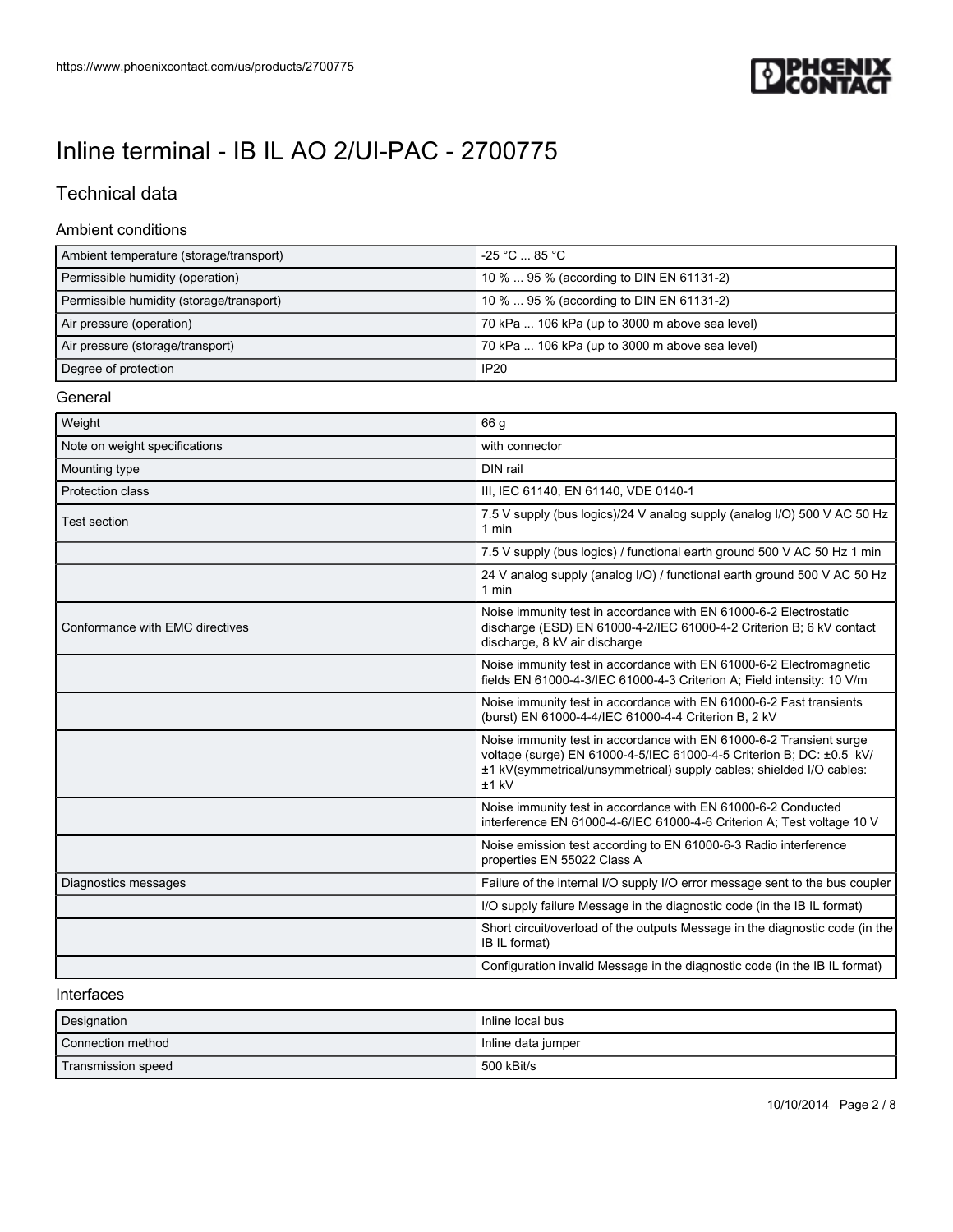

## Technical data

#### Interfaces

| Transmission physics                      | Copper                                                                                             |
|-------------------------------------------|----------------------------------------------------------------------------------------------------|
| Power supply for module electronics       |                                                                                                    |
| Communications power UL                   | 7.5 V (via voltage jumper)                                                                         |
| Inline potentials                         |                                                                                                    |
| Communications power U <sub>1</sub>       | 7.5 V DC (via voltage jumper)                                                                      |
| Current consumption from UL               | typ. $55 \text{ mA}$                                                                               |
|                                           | max. 65 mA                                                                                         |
| I/O supply voltage U <sub>ANA</sub>       | 24 V DC                                                                                            |
| Current consumption from U <sub>ANA</sub> | typ. 24 mA (No-load)                                                                               |
|                                           | max. 30 mA (No-load)                                                                               |
|                                           | typ. 38 mA (Nominal voltage load ( $U_{\text{OUT1/2}}$ = 10 V, R <sub>L</sub> = 1 kΩ))             |
|                                           | max. 45 mA (Nominal voltage load ( $U_{\text{OUT1/2}}$ = 10 V, R <sub>L</sub> = 1 k $\Omega$ ))    |
|                                           | typ. 65 mA (Nominal current load $(l_{\text{OUT1/2}} = 20 \text{ mA}, R_{L} = 0 \Omega$ ))         |
|                                           | max. 75 mA (Nominal current load $(I_{\text{OUT1/2}} = 20 \text{ mA}, R_{\text{L}} = 0 \Omega$ ))  |
| Power consumption                         | typ. 1.32 W (Nominal voltage load (U <sub>OUT1/2</sub> = 10 V, R <sub>L</sub> = 1 kΩ))             |
|                                           | typ. 1.97 W (Nominal current load $(I_{\text{OUT1/2}} = 20 \text{ mA}, R_{\text{L}} = 0 \Omega)$ ) |

#### Analog outputs

| Number of outputs               | 2                                     |
|---------------------------------|---------------------------------------|
| Connection method               | 2-wire (shielded, twisted pair)       |
| Output name                     | Analog outputs                        |
| D/A conversion time             | typ. $10 \mu s$                       |
| D/A resolution                  | 12 bit                                |
| Type of protection              | Short-circuit and overload protection |
|                                 | Transient protection                  |
| Protective circuit/component    | Electronic                            |
|                                 | Suppressor diode                      |
| Data formats                    | IB IL, S7-compatible                  |
| Representation of output values | 12 bits (11 bits + sign bit)          |
| Process data update             | bus-synchronous                       |
| Current output signal           | 0 mA  20 mA                           |
|                                 | 4 mA  20 mA                           |
|                                 | -20 mA  20 mA                         |
| Load/output load current output | $≤ 450 Ω$                             |
| Voltage output signal           | 0 V  10 V                             |
|                                 | $-10$ V $$ 10 V                       |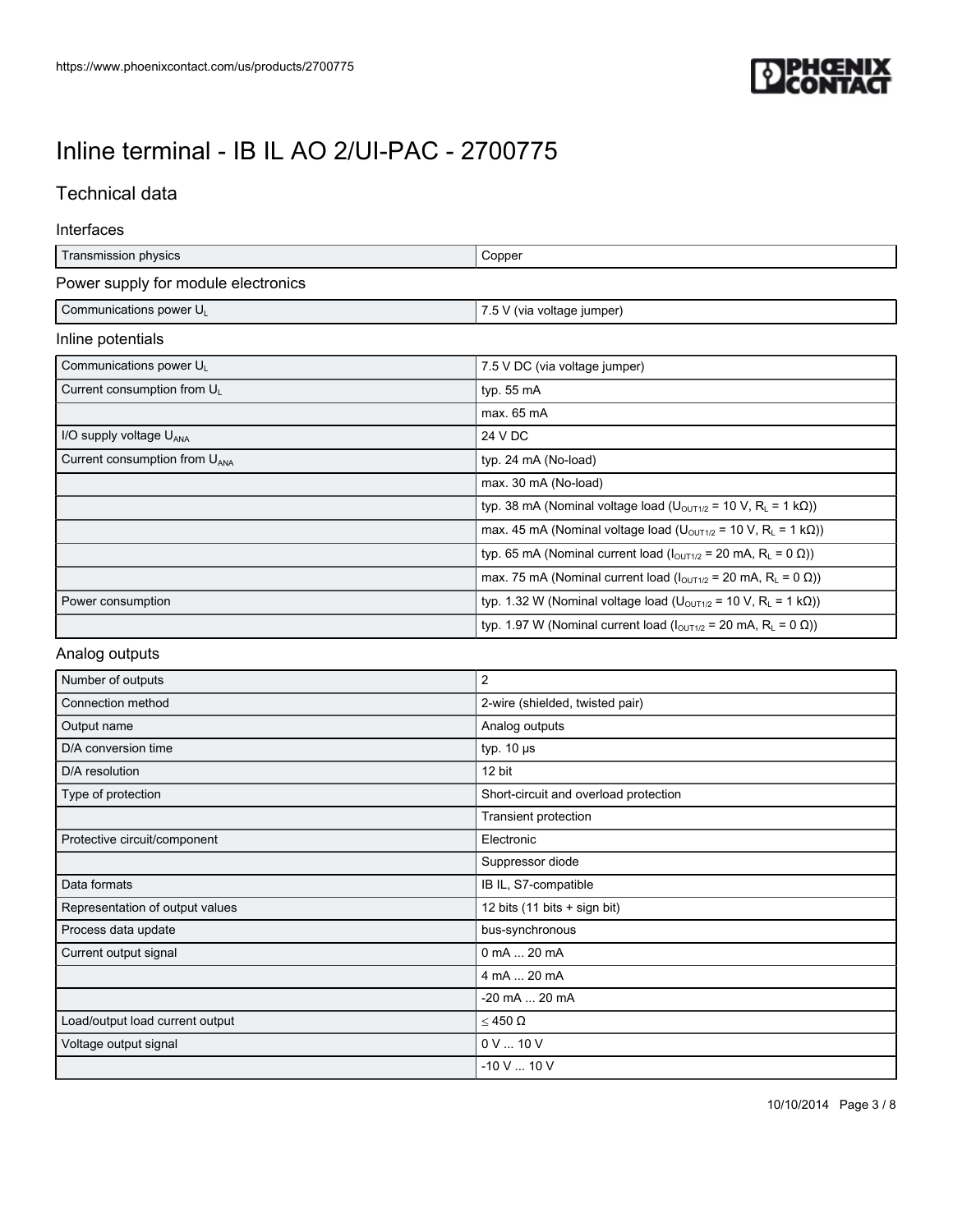

### Technical data

### Analog outputs

| Load/output load voltage output | $> 1 k\Omega$                                                                                                                                                                                                                                                         |
|---------------------------------|-----------------------------------------------------------------------------------------------------------------------------------------------------------------------------------------------------------------------------------------------------------------------|
| Precision                       | typ. 0.1 % (of output range final value)                                                                                                                                                                                                                              |
|                                 | typ. 0.1 % (of output range final value)                                                                                                                                                                                                                              |
| Permissible cable length        | max. 250 m (The specifications refer to nominal operation after complying<br>with installation instructions. The specifications refer to the following<br>reference cable type: Shielded power station cable: LiYCY; 2 x 2 x 0.5 mm <sup>2</sup> ;<br><b>VDE0812)</b> |

### **Classifications**

eCl@ss

| eCl@ss 4.0 | 27250303 |
|------------|----------|
| eCl@ss 4.1 | 27250303 |
| eCl@ss 5.0 | 27250303 |
| eCl@ss 5.1 | 27242601 |
| eCl@ss 6.0 | 27242601 |
| eCl@ss 7.0 | 27242601 |
| eCl@ss 8.0 | 27242601 |

#### ETIM

| ETIM 3.0        | EC001596 |
|-----------------|----------|
| <b>ETIM 4.0</b> | EC001596 |
| <b>ETIM 5.0</b> | EC001596 |

### UNSPSC

| <b>UNSPSC 6.01</b>   | 43172015 |
|----------------------|----------|
| <b>UNSPSC 7.0901</b> | 43201404 |
| UNSPSC 11            | 43172015 |
| <b>UNSPSC 12.01</b>  | 43201404 |
| UNSPSC 13.2          | 43201404 |

## Approvals

#### Approvals

#### Approvals

UL Listed / cUL Listed / cULus Listed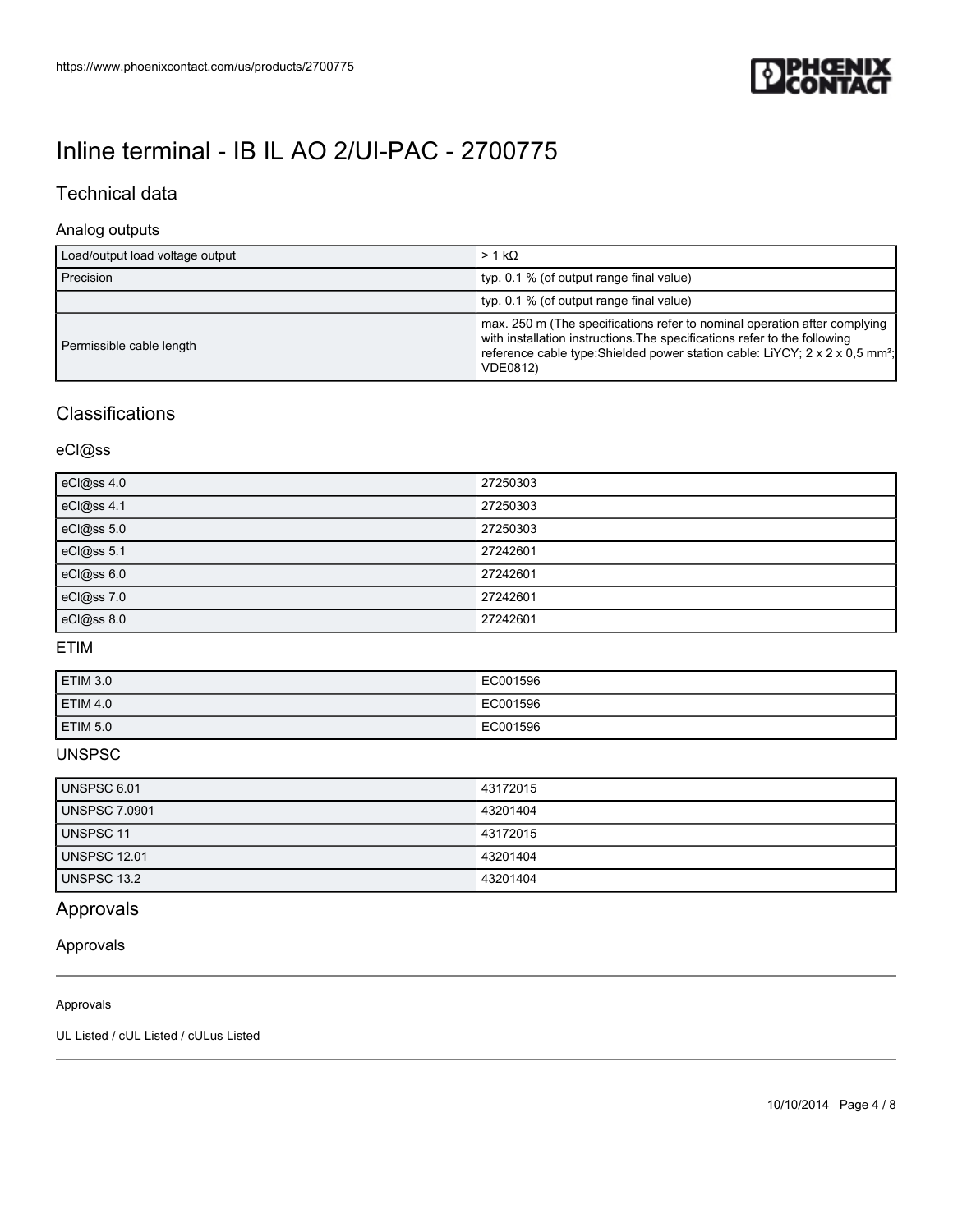

Approvals

Ex Approvals

Approvals submitted

#### Approval details

UL Listed<sup>(0)</sup>

cUL Listed<sup>e</sup>

cULus Listed<sup>e</sub><sup>(1)</sup></sup>

### Accessories

Accessories

Installation terminal block

[Connection terminal block - AKG 4 GNYE - 0421029](https://www.phoenixcontact.com/us/products/0421029)



Connection terminal block, Connection method Screw connection, Load current : 41 A, Cross section: 0.5 mm<sup>2</sup> - 6 mm<sup>2</sup>, Width: 7 mm, Color: green-yellow

[Connection terminal block - AKG 4 BK - 0421032](https://www.phoenixcontact.com/us/products/0421032)



Connection terminal block, Connection method Screw connection, Load current : 41 A, Cross section: 0.5 mm² - 6 mm², Width: 7 mm, Color: black

Neutral conductor rail

10/10/2014 Page 5 / 8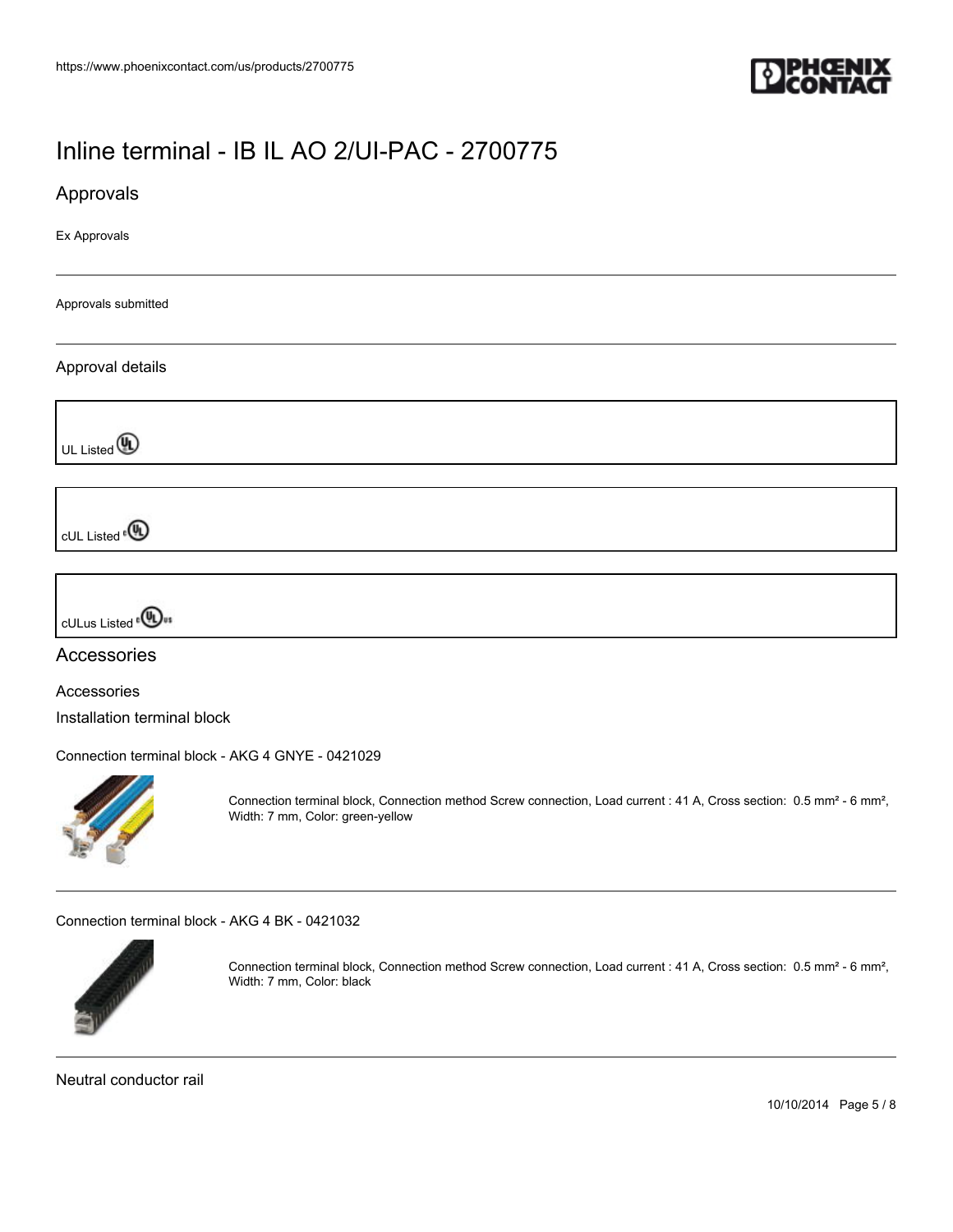

### Accessories

[Neutral busbar - NLS-CU 3/10 SN 1000MM - 0402174](https://www.phoenixcontact.com/us/products/0402174)



PEN conductor busbar, 3mm x 10 mm, length: 1000 mm

#### Pick-off terminal block

[Connection terminal block - AK 4 - 0404017](https://www.phoenixcontact.com/us/products/0404017)



Connection terminal block, Connection method Screw connection, Load current : 41 A, Cross section: 0.5 mm² - 6 mm², Width: 7 mm, Color: silver

#### Shield connection clamp

[Shield connection terminal block - SK 8 - 3025163](https://www.phoenixcontact.com/us/products/3025163)



Shield connection clamp, for shield on busbars, contact resistance < 1 mOhm

[Shield connection terminal block - SK 14 - 3025176](https://www.phoenixcontact.com/us/products/3025176)



Shield connection clamp, for shield on busbars, contact resistance < 1 mOhm

[Shield connection terminal block - SK 20 - 3025189](https://www.phoenixcontact.com/us/products/3025189)



Shield connection clamp, for shield on busbars, contact resistance < 1 mOhm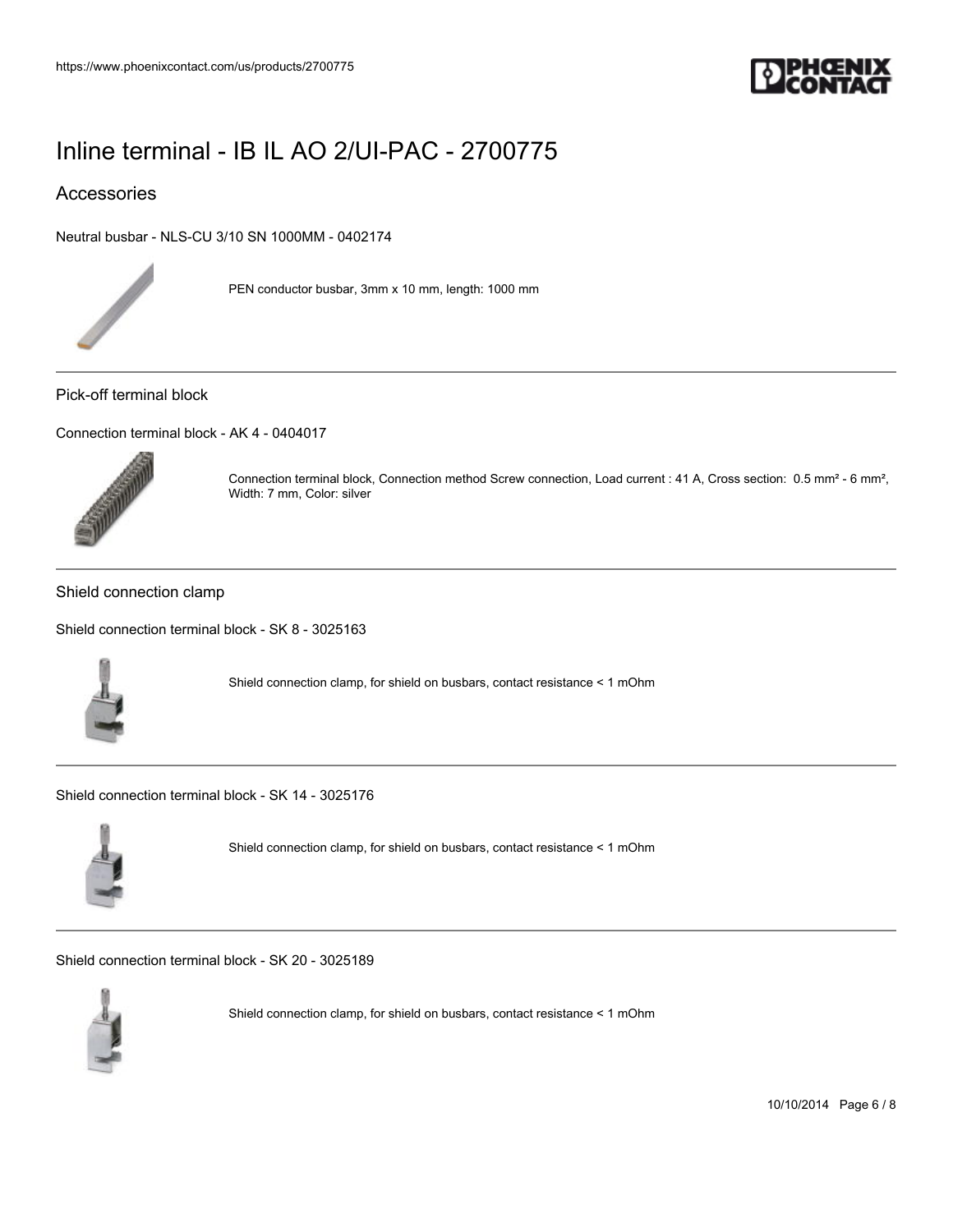

### Accessories

[Shield connection terminal block - SK 35 - 3026463](https://www.phoenixcontact.com/us/products/3026463)



Shield connection clamp, for shield on busbars, contact resistance < 1 mOhm

Support

[Support bracket - AB-SK - 3025341](https://www.phoenixcontact.com/us/products/3025341)



Support bracket for busbars

[Support bracket - AB-SK 65 - 3026489](https://www.phoenixcontact.com/us/products/3026489)



Support bracket, Bracket for busbars, set every 20 cm, Length: 95.5 mm, Width: 6.2 mm, Color: gray

[Support bracket - AB-SK/E - 3026476](https://www.phoenixcontact.com/us/products/3026476)



Support bracket, Bracket for busbars, set every 20 cm, Length: 10 mm, Width: 56 mm, Height: 20 mm, Color: silver

Drawings